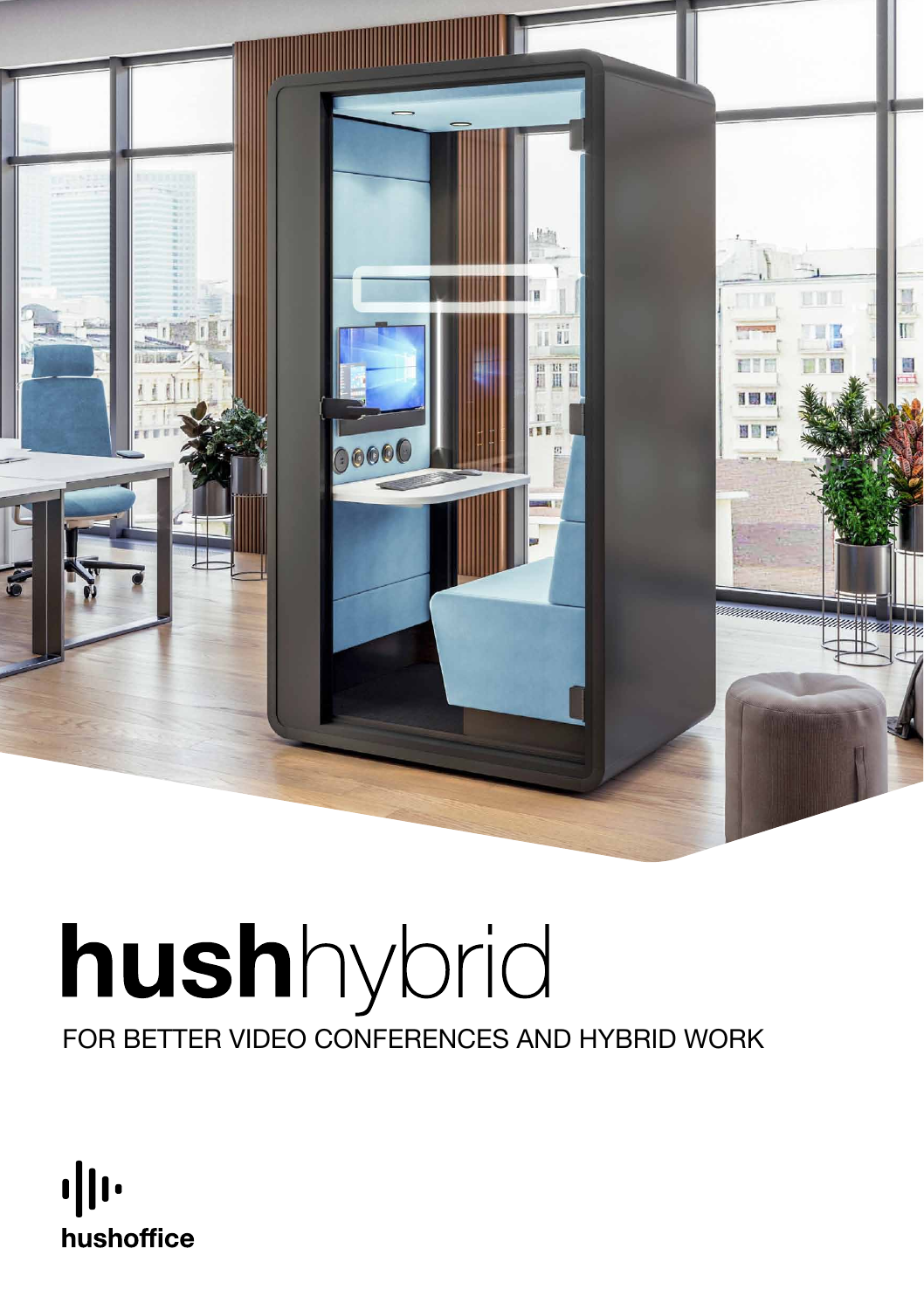#### We provide PRIVATE mobile spaces, RFPI ACING STRESS WITH harmony & peace.

HushHybrid was designed to meet the current expectations of effective work models. It is a mobile solution with built-in soft seating and provides a comfortable space for solo work, especially video conferences. The interior boasts side-screen LED facial lighting and can be extended [by place for all-in-one computer]. The interior table can also be extended towards the user to create their own comfortable work space.

### HUSH**HYBRID** IS A PERFECT PLACE FOR:





Private calls and video conferences

Webinars, both as a speaker and participant



Focused work that requires concentration



W.1244 mm / 49 in H. 2230 mm / 88 in D. 900 mm / 35 in



**1** LED ceiling light run by motion sensor 2 Efficient ventilation run by motion sensor 3 Tempered, laminated acoustic glass door with high quality handle and hinges 4 Anti-collison glass manifestation safety sticker 5 Laminated acoustic glass rear panel VESA mount 7 Power module (single power, double USB) 8 Control panel **Tabletop** 10 Acoustic lined fabric panels **11** Upholstered soft seating 12 Integral carpeted floor Leveling feet Integrated Castors